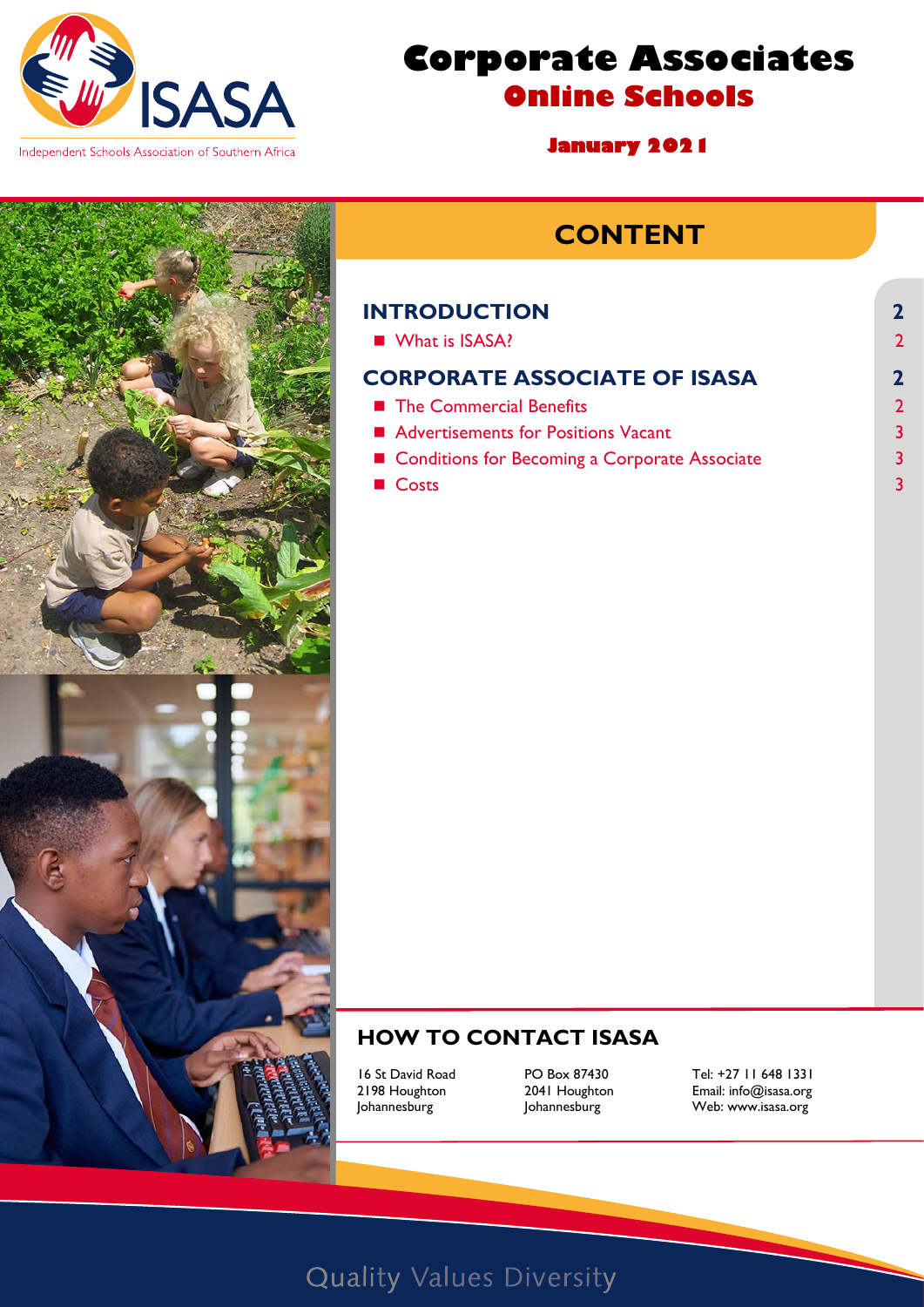## <span id="page-1-0"></span>**INTRODUCTION**

## <span id="page-1-1"></span>**What is ISASA?**

The Independent Schools Association of Southern Africa (ISASA) is the largest, oldest and most inclusive independent schools' association in the region.

ISASA represents over 850 independent schools in South Africa, Botswana, eSwatini, Namibia, Lesotho, Angola, Mozambique and Zambia which serve a broad range of socio-economic and cultural communities, educational philosophies, religious affiliations and educational levels from pre-primary to post-Matric. More than 200 000 pupils attend ISASA member schools.

The faith-based schools include a wide range of Christian denominations, as well as the Jewish, Hindu and Muslim faiths. Others follow particular philosophies and approaches, such as those of Montessori and Rudolf Steiner. Member schools can be single-sex or coeducational, boarding or day, large or small and charge a wide range of fees, from low to high tuition fees.

An increasing number of ISASA schools are lower-fee schools serving a broad range of communities, including pupils in informal settlements, inner cities and deep rural areas, who would otherwise have no access to education at all.

ISASA is a non-profit company and derives its income from its annual membership subscriptions. It maintains a national office in Johannesburg and has appointed part-time Regional Directors in its six Regions to deliver many services to its member schools.

The ISASA name is synonymous with quality. Every ISASA school must meet quality criteria to qualify for membership and abide by Conditions for Membership that include a code of ethical practice.

## <span id="page-1-2"></span>**CORPORATE ASSOCIATE OF ISASA**

## <span id="page-1-3"></span>**The Commercial Benefits**

The independent school sector is one of the fastest growing markets in South Africa. Through the Corporate Associate Scheme, commercial enterprises are able to easily access the largest portion of the independent schooling sector.

The following are the key benefits:

- Discounted advertising rates for adverts placed in *Independent Education* magazine, as well as free subscriptions.
- Free company listing on the ISASA website and a link to the company's website.
- Use of the ISASA *Weekly Bulletin* and website to disseminate company or event information to schools. Due to space constraints, we can only accept a maximum of one entry from a specific Corporate Associate every two months; the prescribed format for which is available on the ISASA website.
- Reduced exhibition rates at ISASA conferences. ISASA reserves the right not to hold a specific conference. In the year in which the combined ISASA/SAHISA/SABISA Conference is held, separate SAHISA and SABISA conferences are not held during that year.
- The *Independent Education* magazine, which is printed every quarter, carries a list of all Corporate Associates in each issue.